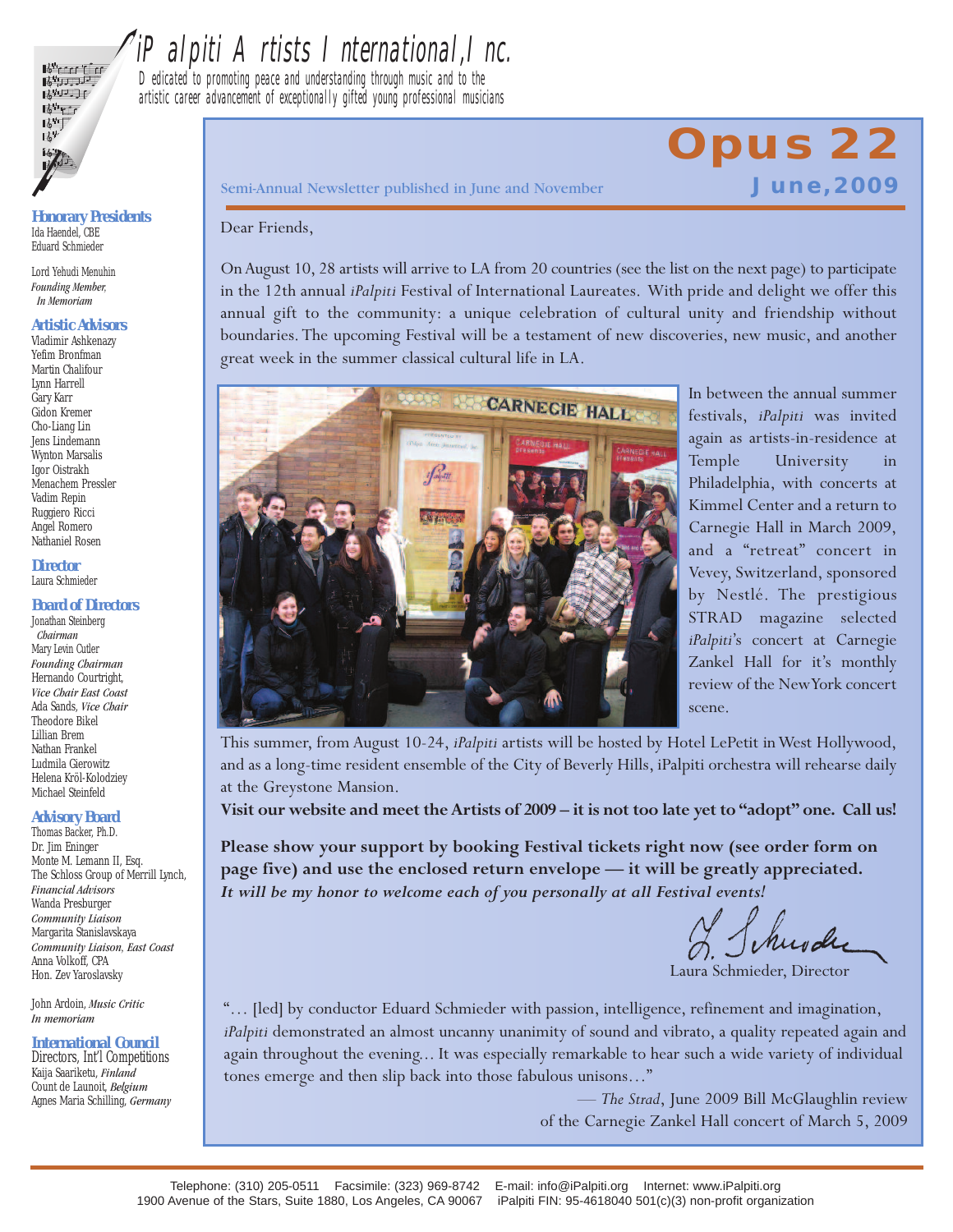

*iPalpiti 2009 members came to Los Angeles from 20 countries*

#### **Soloists**

Timothy Fain, violinist/USA Mariangela Vacatello, pianist/Italy

#### **Violins**

Peter Rainer/Germany concertmaster Daniel Austrich/Russia-Germany Catharina Chen/Norway Sara Chen/Norway Azer Damirov/Azerbaijan Aisha Dossumova/Kazakhstan Ellen Jung/Canada Nobuko Kawamura/Japan Alfiya Latypova/Tatarstan Kaija Lukas/Estonia Desislava Marinova /Bulgaria Sami Merdinian/Argentina Deniz Toygur/Turkey

#### **Viola**

Rumen Cvetkov/Bulgaria-Netherlands Vladimir Dyo/USA Adelya Shagidullina/Tatarstan Evgeny Gorobtsov/Russia

#### **Cello**

Yves Dharamraj/France-USA Julie Jung/Canada Francisco Vila/Equador-Spain Missa Kang/Korea-Germany Kian Soltani/Iran-Austria Askar Ishangaliyev Kazakhstan-France

**Bass** Daniel Nix/Canada-USA Jang-kyoon Na/Korea

**Piano** Jennie Jung/Canada

### **Artist Highlights**

#### *The Soloists with iPalpiti at Disney Hall on August 22:*

**Timothy Fain, violinist / USA**



*Billed as "brilliant young American violinist" (AndrewTomassini,NewYork Times 2009)*,Tim is a native, Santa Monica-born, went to Crossroads School and studied violin with Laura Schmieder at the Colburn School and Eduard Schmieder. Leaving Los Angeles in his senior high-school year, Timothy graduated from the Curtis Institute and the Juilliard School.An Avery Fisher Career Grant recipient, he was selected as one of Symphony Magazine's "Up-and-Coming" young musicians in 2006, and featured inTHE STRAD magazine's PICK of the UP&COMING MUSICIANS.

After winning the 1999Young Concert Artists International Auditions,Tim Fain gave acclaimed debuts at the 92nd StreetY in NewYork and the Kennedy Center inWashington, DC, where the *Washington Post* review stated he possesses "everything he needs for a first-rate career." His engagements as a soloist have

paired him with symphonies throughout the U.S. ( including his 2008 debut with the Baltimore Symphony under Marin Alsop in a performance of Aaron Jay Kernis' *Lament and Prayer*) and abroad. A first violinist of the Rossetti String Quartet for many years, he toured with the quartet and Jean-YvesThibaudet, as well as with the Philip Glass Ensemble in Europe.Tim has performed withThe Chamber Music Society of Lincoln Center and at New York's Bargemusic. He spends summers and tours nationally with "Musicians from Marlboro" and has performed at festivals in Ravinia, Santa Fe, Caramoor, Bard, and Martha'sVineyard, to name a few.

#### **MariangelaVacatello, pianist / Italy**



Born in Naples in 1982 to a musician's family, Mariangela began her musical studies at the age of four. She studied at the "Incontri con il Maestro" International Piano Academy in Imola, where she received a "Master" Diploma in 2006, concurrently graduating "cum laude" from the Milan Conservatory of Music. She lives in London where she is a Sterndale Bennett fellowship awardee at the Royal Academy of Music. Since the very beginning of her career, Mariangela has won an impressive series of prizes, including 2nd prize at the Busoni International Piano Competition 2005, the Dame Myra Hess Award, Laureate Prize of the prestigious Queen Elisabeth International Piano Competition 2007 in Bruxelles, and **most recently, was a Worldwide Audience Prizewinner of theVan Cliburn International Piano Competition 2009**. In the international concert arena, Mariangela has given recitals on prestigious stages as Salle Cortot, Salon D'Honour du Musee de l'Armèe-Hotel des

Invalides in Paris, Berlin Konzerthause, Mozarteum Grosse Hall in Salzburg, Lisinsky Hall in Zagreb,Wigmore Hall in London, played several times in Mexico and toured with great acclaim in South Africa in 2004 and 2006, where her performances got standing ovations and rave reviews. In October 2002, Mariangela made her NewYork debut, playing at Bargemusic, and on December 2006 she gave a recital in theWeill Hall at Carnegie Hall. Mariangela's performances are regularly broadcast by prestigious radio stations such as Radio France Musique, Musiqe Belgique, Radio Svizzera Italiana, Radio 3 Italia, Radio Pretoria.

### **Alumni News:**

**Sayako Kusaka, violinist (Japan)** – won Idemitsu Music Prize (¥3m) that supports promising Japanese musicians under age 30. Since 2007, Sayako has been a First Concertmaster of Konzerthaus Orchester Berlin — its first ever female concertmaster in Germany. **Evgeny Eliah Sakakushev, cellist (Bulgaria)** – appointed to the principal cellist position, Sao Paolo Symphony, Brazil. Appointed Director of the Jewish Music Festival in Madrid.

**Roman Patkoló, double bassist (Slovakia)** – partnered with Anne-Sofie Mutter in European premiere of Andre Previn's Double concerto for violin and double bass (London Symphony Orchestra, Barbican Hall, December 2008).

*"…[Patkolo] certainly lived to his billing as a sensational soloist…" – Strad Magazine*

**Isabelle Lambelet, violinist (Switzerland)** – 1st violin tutti position, Orchestre de la Suisse Romande, Geneva

**Daniel Turcina, violinist (Slovakia)** – Trondheim Soloists, Norway (received position on his very first job audition)

**Julia Sakharova, violinist (Moldova)** – Assistant Concertmaster,Alabama Symphony Orchestra

**Georgi Anichenko, cellist (Belarus)** – Second Prize, Lutoslawski International Cello Competition,Warsaw, Poland.

**Cameron Carpenter, organist (USA)** – 2009 Grammy nominee. Solo concerts in major halls worldwide. Dubbed "the Maverick Organist" by *The NewYork Times* and described as a "profound musical intelligence" by *TheWall Street Journal*, his organ playing is widely regarded as unmatched. www.cameroncarpenter.com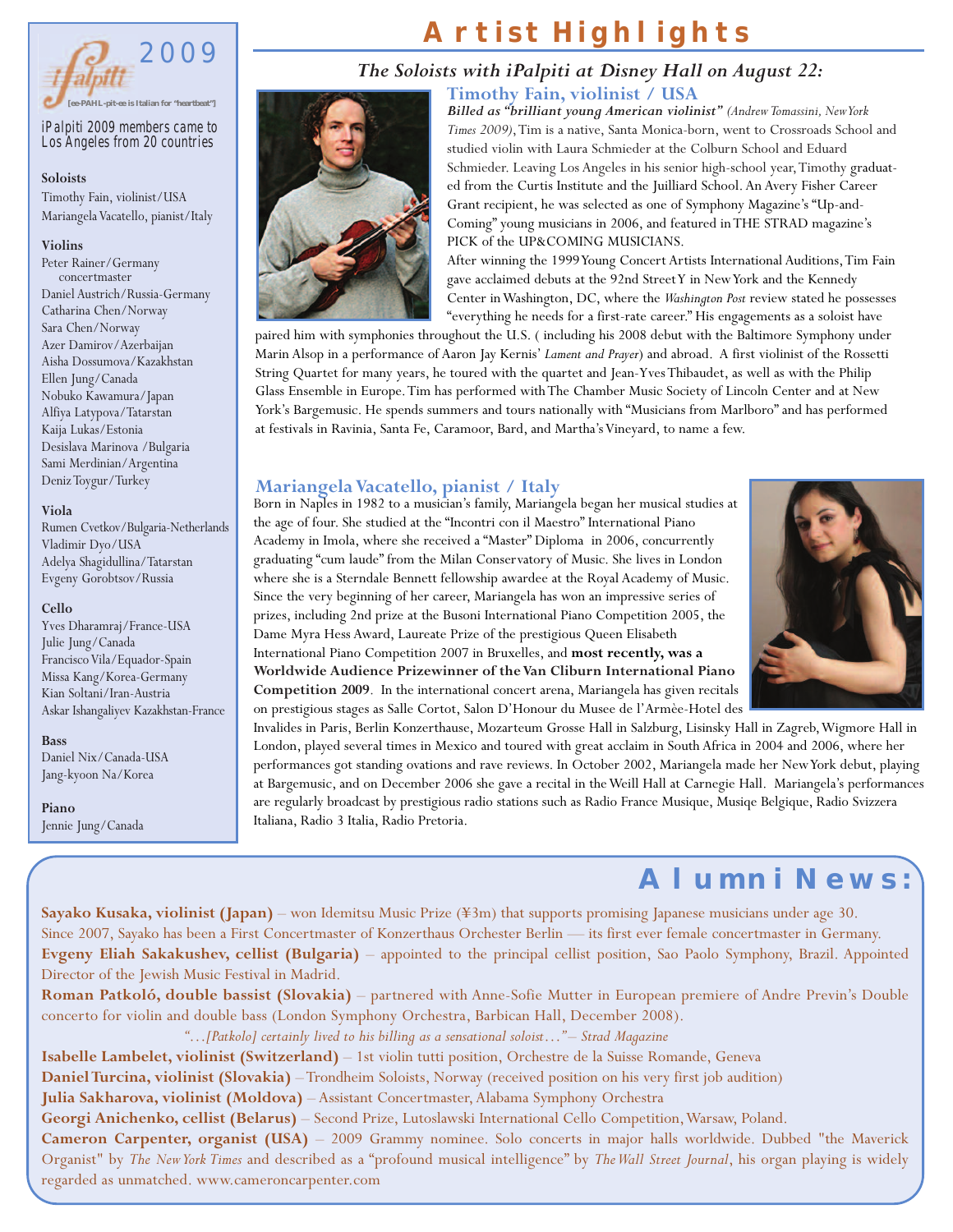### **Mementos from iPalpiti Season**

*iPalpiti inVevey – performing at Nestlé*



In December, iPalpiti was invited to Switzerland for a concert at the Nestlé Headquarters Centre Main Hall. Organized by Nestlé Music Club Chairman Mr. René Lambelet (yes, the father of iPalpiti alumnus violinist Isabelle *Lambelet), this short magical retreat was superbly organized.The concert was titled"Eight Seasons,"performing Four byVivaldi and Four of Piazzolla.The full page review in the NESTLE GAZETTE gave rave compliments to each soloist, maestro,and to all artists for "an extraordinary concert,and the applause was generous and sincere,earning us two wonderful encores."*

**An Evening of Romances**







*OnValentine Day Ada & Leonard Sands hosted an Evening of Romances. Excerpts from Maestro's play MY MUSIC MY LOVE:Brahms and Romantic Era were narrated by the host and Eduard played violin romances for all present (accompanied on the piano for the occasion by Laura).*

*Annual Leo Frankel Tribute at Sotheby's*



*iPalpiti* artists & Frankel family: The Canadians Jenny Jung, Juan-Miguel Hernandez, Ellen & Julie Jung, Nathan, Becka & Nadia Frankel.



Benefactors & Friends: Mary Levin Cutler, Celeste Van Myers, Sonya Waldow, Darlene Friedman, Annette Wolas.

*November:At the 6th annual Leo Frankel Tribute,close to 100 friends and guests gathered to support the Leo Frankel Memorial Award Fund. His son,Nathan,a board member*  $of$  *iPalpiti, always performs with iPalpiti artists at this annual event in honor of his father's legacy.*

*Ida Haendel performs for iPalpiti at the Fisher's Home*



*Under the patronage of Susan & Charles Avery Fisher, New York Benefactors Concerts thrive as established musicales at their home. Presented in October-November, February,and May, the Third"season" opened on October 14, 2008 with Grand Dame of the violin Ida Haendel, CBE. An Honorary President of iPalpiti Artists International, Mme.Haendel generously contributes her name and talent and has performed with iPalpiti in Los Angeles and Israel.*

#### *Cameron Carpenter*



Contrapuntal Hall - getting acquainted with organ specs — Cameron & organ maker Greg Harold.



Cameron Carpenter with Alan Kay & Bonnie MacBird



& post-performance with Patrons Sally & William Feathers.

*April: 2009 Grammy nominee/ iPalpiti alumnus, Cameron Carpenter gave a private"iPalpiti" performance at the Contrapuntal Performance Hall in the home of Alan Kay and Bonnie MacBird.*

#### *iPalpiti East Coast residence & tour*



*In February-March, iPalpiti again was invited as ensemble-inresidence at Temple University,and in between Kimmel & Carnegie concerts celebrated Purim in a Turkish home.Maestro and Catharina Chen "performing."*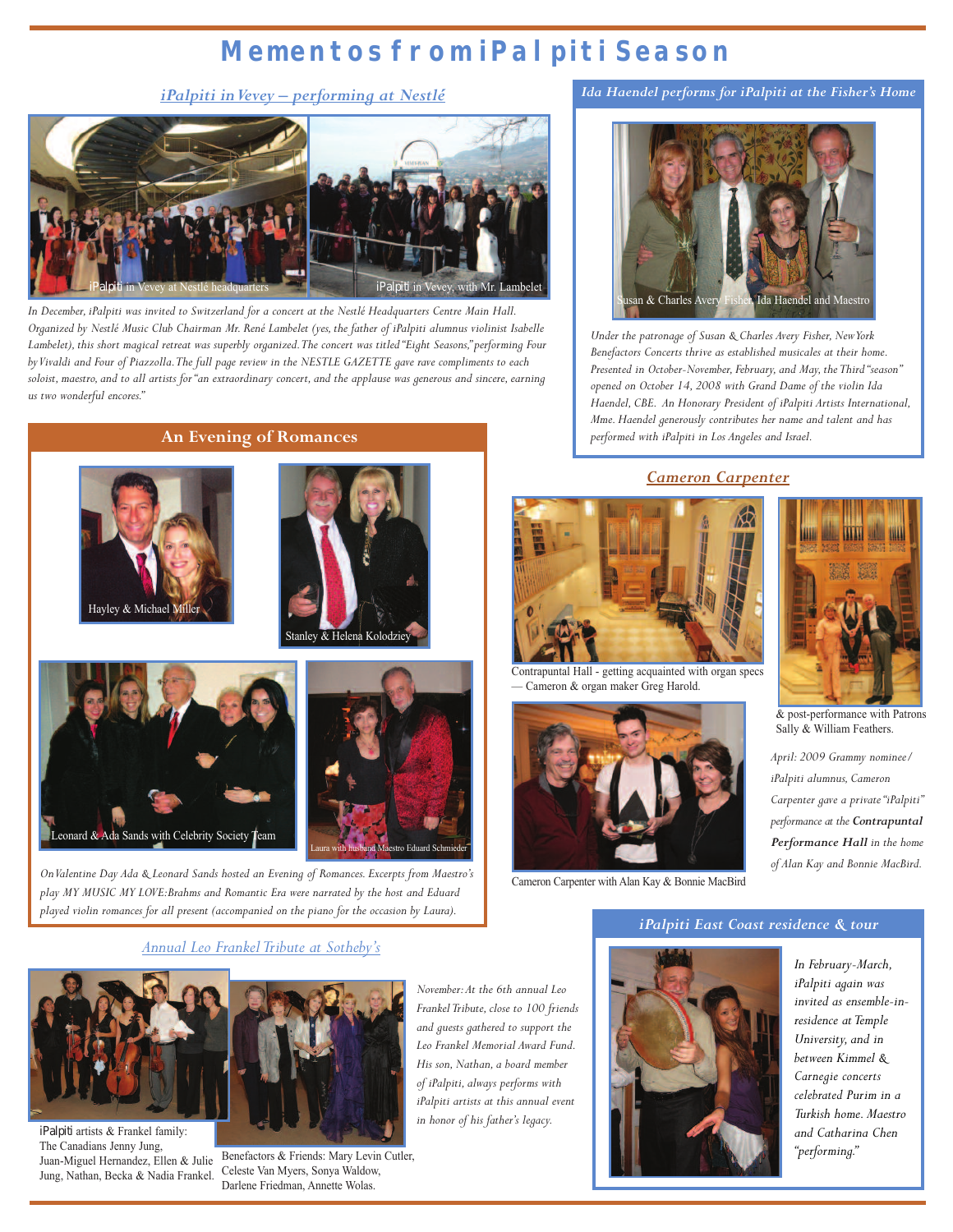### **Heartfelt thanks to all our supporters**

We are grateful to all our new and dedicated supporters, as this year we need it more than ever!

#### **Grants**

Boyer College of Music, Temple University/Dean Robert Stroker Joyce & Aubrey Chernick LEDLER Foundation Ernest Lieblich Foundation Nakamichi Foundation Nestlé Corporation Tokio Marine Foundation Frederic Weisman Foundation

#### **President Circle**

Mary Levin Cutler Nathan Frankel Celeste van Myers Ada & Leonard Sands Jonathan Steinberg

#### **Laureate Circle**

Ludmila Gierowitz Anna Volkoff, CPA Jim & Ruth Ode

#### **Benefactors**

Anonymous (2) Joyce & Stanley Black Joseph Domnich Anita Lorber OTTO MUSICA Judge Harold Shabo Thereza Verboon

#### **Patrons**

Bob & Trudy Bogert Dr. Albert &Yvonne Chang Betty Falk Bill & Sally Feathers Linda Gelfond Hon. Nancy & Jim Krasne Lady Rosa & Sir Sydney Lipworth Dr. Peter Newton Paul Novograd Wanda Presburger

**Partners**

Edgar Aftergood Suzanne Aspaturian Max & Eleanor Baril Judy & Robert Berglass Laura Aimee Garn Les & Sandy Gold Golden Light LLC Larry & Shirley Grodsky Debbie Grossman Lynne Hayashi Beau Lavine Daniel Lowenstein Fred Manaster Frank Moore Patricia Nettleship Ellen Rienstra David & Marissa Ringe Peter & Linda Schlesinger Dale & Lilly Seltzer Fred & Lee Silton Catherine Tamasik Herb & Annette Wolas

#### **Leo Frankel Fund**

George & Joan Adams Roger & Delores Berg Mrs. Celeste van Myers Jim Cavanough Mary Levin Cutler Kenneth & Ruby Daub DBW Metal recycling Joyce & Aubrey Chernick Bill & Sally Feathers Donald Feldman Rebecca Frankel Darlene Friedman Bernie & Bonnie Goler Dr. & Mrs. Detleff Guttke Jennie Eun Im Jung Daniel Katz Caryl Kim Tibor & Marika Kochish Sheila S. Lane Beau Lavine Robert Levy Ludmila Gierowitz Victoria Pushee Fred Manaster Morgan Keegan Inc.

Harold Schloss Dr. Gerald Spear Michael Steinfeld Victor Vollhardt David Williams Claudine Wolas Herb & Annette Wolas Lina You Joe & Gail Zaritsky

#### **Friends**

Jonathan Aronson Ethan Ayer Grant Barnes Debbie Columbu Diana Ellis Jim Eninger Kara Fox Katherine Froyman Nancy Greengrass Lawrence Robert Hamby Hathaway Family Eric Ingelman Ron & Vanessa Kenan Beth Maher Family Foundation Mark Mangold Marcie Polier Nancy Robbins Larraine Segil Georgia S. Shreve Margarita Stanislavskaya Ruth Warshaw Connie J. Wishner

#### **Associates**

Sidney Adair Brian Byrnes Doris Childs Kara Fox Joan Sherwood Jean H. Woody

Mr. & Mrs. Daniel Yeh

#### **In-Kind**

Astra Hotel/Vevey-Montreux Switzerland Astro Burger Bailey's Bakery Carney's on Sunset Strip

City of Beverly Hills Mary Levin Cutler Dolce Group/Michael Malin Susan & Charles Avery Fisher Nathan Frankel Helena & Stanley Kolodziey/Kröl Spirits KMNB Media Group/Eugene Levin Chris Landen/Post production LePetit Hotel/Brothers Ashkenazy Lyric Culture/Hanna Schmieder Marilyn Stampler & Jay Markoff Hayley & Michael Miller Nestlé Music Club Numbers Restaurant/Maz Yaghoubian OTTO MUSICA/Daniel Yeh O!Burger Palihouse Restaurant Pi On Sunset/Joe Bernini Rolling Hills United Methodist Church Dana Ross Photography Sands & Associates Harold Schloss SOTHEBY's/Fred Backlar Jonathan Steinberg/Irell & Manella LLP Thereza Verboon/Estate Wine Anna Volkoff, CPA Sonya & Howard Waldow

#### **Volunteers**

Brian Byrnes Ida Capriolie Jeannine Carter Yvonne & Dr. Albert Chang Larry & Shirley Grodsky Jama Lambert Priscilla Lane Karen Lorshbough Matthew Michael James Montagano Francesca Pascarelli Nadia Raizer Dana Ross Paula St. John Harold Shabo Amanda Warden Yvette Washington

**Thank You to the City of Beverly Hills for continuing support:**

Art & Culture Commnunity Services Department: Brad Meyerowitz, Cindy Brynan & Patty Acuna • Mayor Nancy Krasne and Councilmembers

#### **ANGELS NEEDED!**

Each Festival, we provide FREE tickets to the iPalpiti concert at Disney Hall to at least 200 students from local schools, and about the same to local non-profit organizations that help abused children and teenagers at risk. Sometimes, THIS **IS THEIR ONLY CHANCE DURING THE YEAR TO DRESS UP AND COME IN CONTACT WITH THE SOCIETY** AT-LARGE. Add to this an opportunity to hear a classical concert performed by laureates (a word many never heard **before!) from many countries, and there is a lasting impression, with longing to hear it again.**

> … *My school took me to the orchestra and it was a lot better than I expected. I would totally go again! Thank you, — Matthew B. (12 years old)*

#### **CALL 310.205 0511 to ask HOW YOU CAN HELP.**

**We welcome New Members! Send this letter to your friends, bring them to our events.**